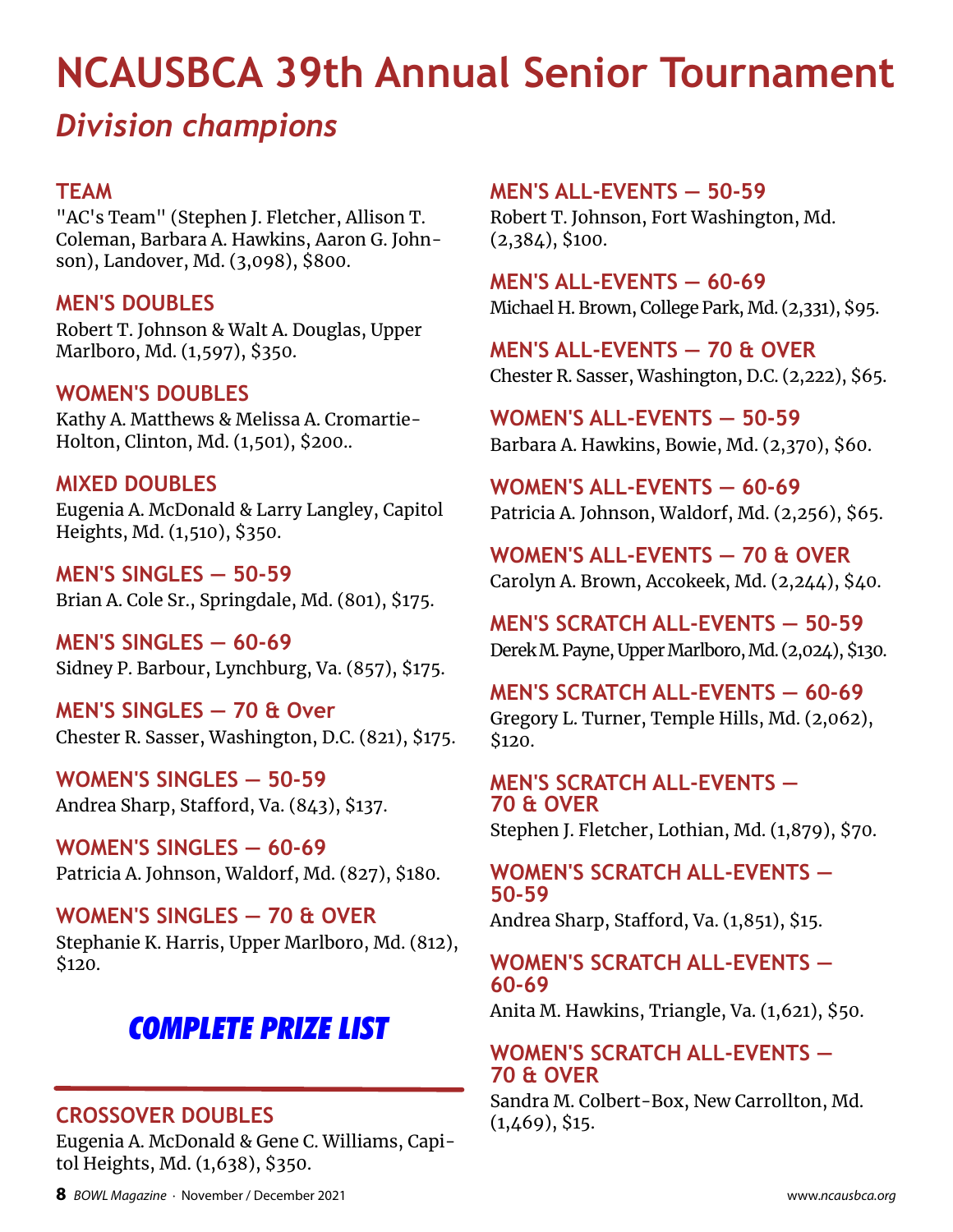## **Senior Tournament high scores**

#### **SERIES — Men**

- Turner, Gregory L Doubles Williams, Gene C - Singles Rumbaugh, Paul L II - Doubles Johnson, Robert T - Doubles Lucas, Timmie K - Doubles Marshall, Keith L - Doubles Lucas, Timmie K - Team Payne, Derek M - Singles Barbour, Sidney P - Singles Langley, Larry - Doubles MacCullough, Glenn R - Team Matthews, Lowell A - Singles Davis, Edwin A - Team Easterday, Robert E Jr - Doubles Hawkins, Leon C - Team Gibson, Reginald L Sr - Team Payne, Derek M - Team Bell, Jimmy L - Singles Brown, Michael H - Team Cole, Brian A Sr - Singles
- Keys, Kevin J Doubles Williams, Gene C - Doubles Davis, Edwin A - Doubles
- Shank, Thomas C Doubles
- Catalan, Kevin P Team
- Allen, Anthony B Doubles Turner, Gregory L - Singles
- Easterday, Robert E Jr Team
- Keys, Kevin J Team
- Mays, Calvin T Doubles
- Barbour, Sidney P Singles
- Barbour, Sidney P Doubles
- Rowley, Roger D Team
- Rowley, Roger D Doubles
- Shank, Thomas C Singles
- Hill, Steven Doubles
- Rumbaugh, Paul L II Team
- Douglas, Walt A Team Partlow, Keith A - Team
- MacCullough, Glenn R Singles
- Johnson, Charles M Doubles
- Fletcher, Stephen J Team MacCullough, Glenn R - Doubles
- Allen, Anthony B Singles Parks, Cumberland - Team / Sgls
- Armstrong, Carl D Doubles Bailey, Martin A - Singles

Marshall, Keith L - Team

- Holmes, Arlen R Singles
- Barbour, Sidney P Team Pollock, James E - Team
- Cole, Brian A Sr Doubles
- Head, Alan T Team Parks, Cumberland - Doubles Pollock, James E - Singles
- Russell, Jeffrey M Singles
- Williams, Dennis Team
- Guill, David E Singles
- Holmes, Arlen R Team Marshall, Keith L - Singles
- Fletcher, Stephen J Doubles
- Carr, Donny E Team
- Hawkins, John C Doubles Johnson, Aaron G - Team
- Reed, Cecil T Singles
- Dysart, Noel K Doubles
- DeVore, Warner A Team Foor, Robert L - Doubles Hampton, John O Jr - Singles Payne, Derek M - Doubles Thorne, Terrance E Sr - Team
- Bailey, Martin A Team Gillespie, Darell J - Singles Llaneza, Max - Singles Rowley, Roger D - Singles
- Whitted, Michael C Team
- Gillespie, Darell J Team Hill, Steven - Singles Mortensen, Paul D - Doubles Riley, George D Jr - Doubles
- Cole, Brian A Sr Team
- Mortensen, Paul D Team Sasser, Chester R - Singles

#### **SERIES — Women**

- Sharp, Andrea Singles
- Hawkins, Barbara A Team
- McDonald, Eugenia A Singles
- Sharp, Mabel G Doubles
- Johnson, Patricia A Singles
- Myers, Elainea R Team
- Myers, Elainea R Doubles
- Flynn, Janis L Singles
- Sharp, Andrea Doubles
- Thorpe, Felicia T Team
- McDonald, Eugenia A Team
- McDonald, Eugenia A Singles
- Heard, Janine B Singles
- Matthews, Kathy A Doubles
- Hawkins, Anita M Singles Samuel, Salome D - Singles
- Thorpe, Felicia T Doubles
- Brown, Carolyn A Team
- Heard, Janine B Doubles McDonald, Eugenia A - Doubles

#### **GAME — Men**

- Johnson, Robert T Doubles Rumbaugh, Paul L II - Doubles
- Williams, Gene C Singles
- Partlow, Keith A Team
- Langley, Larry Doubles Turner, Gregory L - Doubles
- Bell, Jimmy L Singles
- Payne, Derek M Singles Williams, Gene C - Singles
- Fletcher, Stephen J Doubles MacCullough, Glenn R - Team Turner, Gregory L - Doubles
- Gibson, Reginald L Sr Team Guill, David E - Singles Keys, Kevin J - Doubles
- Barbour, Sidney P Singles Marshall, Keith L - Doubles Rumbaugh, Paul L II - Doubles
- Catalan, Kevin P Team Cole, Brian A Sr - Dbls / Sgls Turner, Gregory L - Singles
- Douglas, Walt A Team Easterday, Robert E Jr - Doubles Gillespie, Darell J - Team
- Herndon, Michael L Team
- Williams, Gene C Doubles

#### **GAME — Women**

- Sharp, Andrea Singles
- Hawkins, Barbara A Team
- Heard, Janine B Singles
- Sharp, Mabel G Doubles
- McDonald, Eugenia A Singles Myers, Elainea R - Doubles
- Samuel, Salome D Singles
- Johnson, Patricia A Singles McDonald, Eugenia A - Singles
- Lomax, Cynthia A Doubles
	- Sharp, Andrea (2) Singles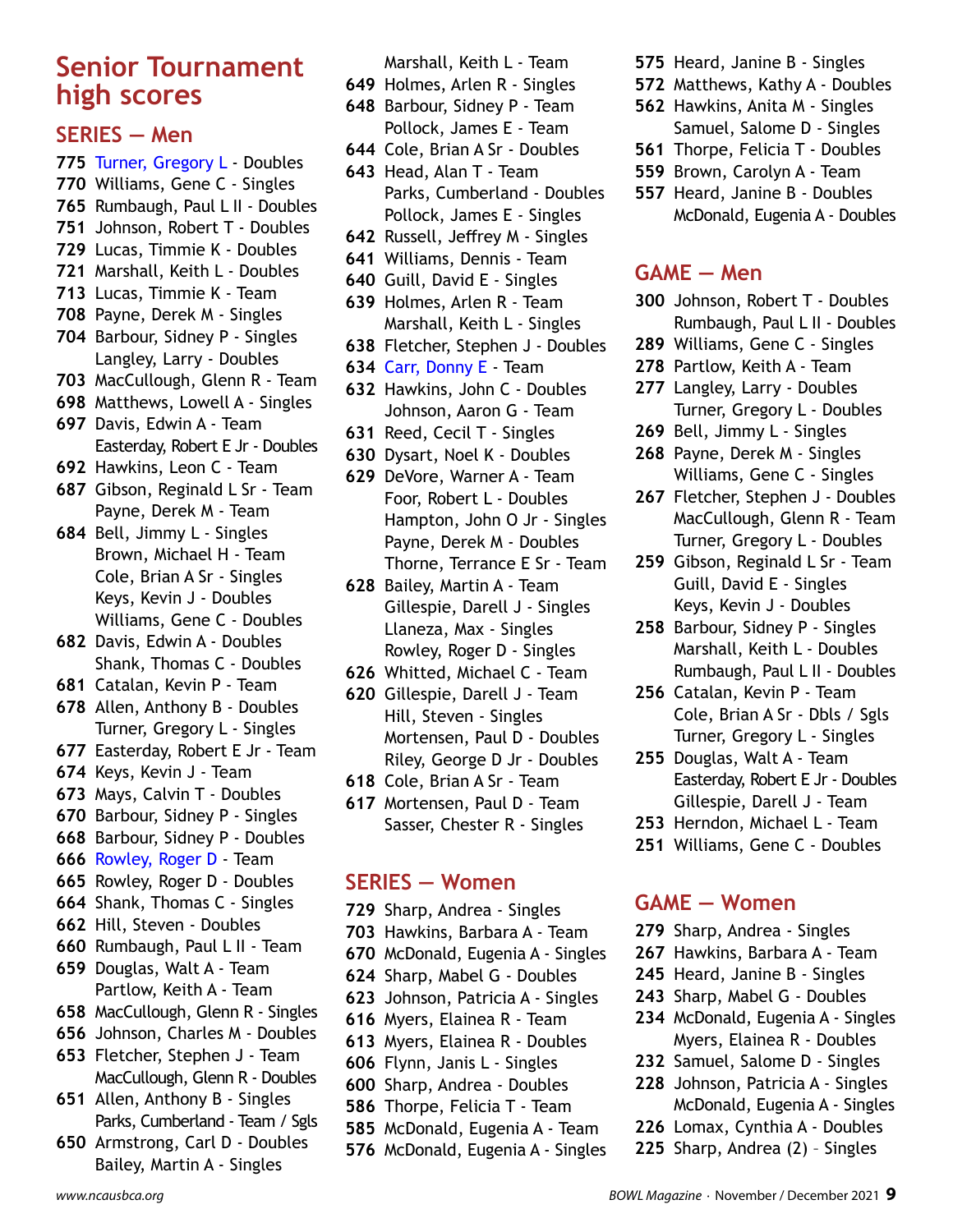# **Senior Tournament Photo Gallery**





**Andrea Sharp**



**Phyllis Bourque (left) and Sonya Meredith work the Ways & Means table.**



**Michael "Soup" Brown**



**Barbara Hawkins**



**Anita Hawkins**